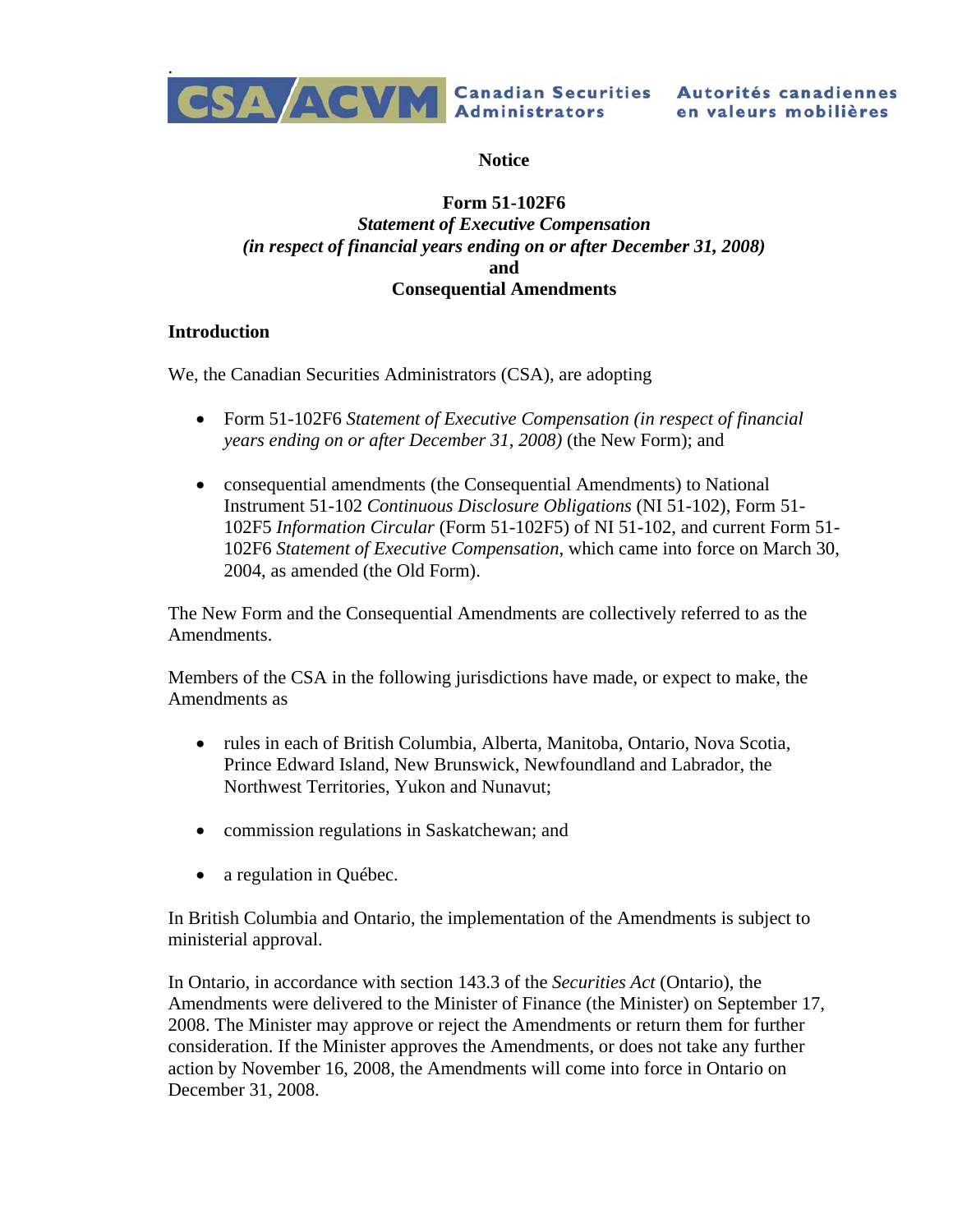In Québec, the Amendments are adopted as a regulation made under section 331.1 of *The Securities Act* (Québec) and must be approved, with or without amendment, by the Minister of Finance. The Amendments will come into force on the date of publication of the regulation in the *Gazette Officielle du Québec* or on any later date specified in the regulation.

Provided all necessary ministerial approvals are obtained, the Amendments will come into force on December 31, 2008.

We are also withdrawing the following notices, effective December 31, 2008,

- CSA Staff Notice 51-304 *Report on Staff's Review of Executive Compensation Disclosure*;
- except in British Columbia, CSA Staff Notice 51-314 *Retirement Benefits Disclosure*;
- CSA Notice 51-325 *Status of Proposed Repeal and Substitution of Form 51- 102F6 Statement of Executive Compensation*; and
- in Ontario, Ontario Securities Commission Staff Notice 51-702 *Executive Compensation Disclosure for Debt-Only Issuers*.

## **Substance and purpose**

The Amendments are an initiative of all members of the CSA to repeal and substitute the Old Form. The Old Form is substantially the same as executive compensation disclosure requirements introduced in 1994. Since 1994, compensation practices have evolved and become increasingly complex. Under the Old Form, investors are provided with fragmented compensation information, which makes it difficult for them to assess the total compensation paid to executive officers. The purpose of the Amendments is to improve the quality of executive compensation disclosure. Improved disclosure will result in better communication of what the board of directors intended to pay or award certain executive officers or directors and will allow users to assess how decisions about executive compensation are made. It will also provide insight into a key aspect of a company's overall stewardship and governance.

The Amendments require companies to disclose all compensation awarded to certain executive officers and directors and to provide this disclosure in a new format. Our intention is to create a document that will present executive compensation information in a consistent, meaningful way, and that will continue to provide a suitable framework for disclosure as compensation practices change over time.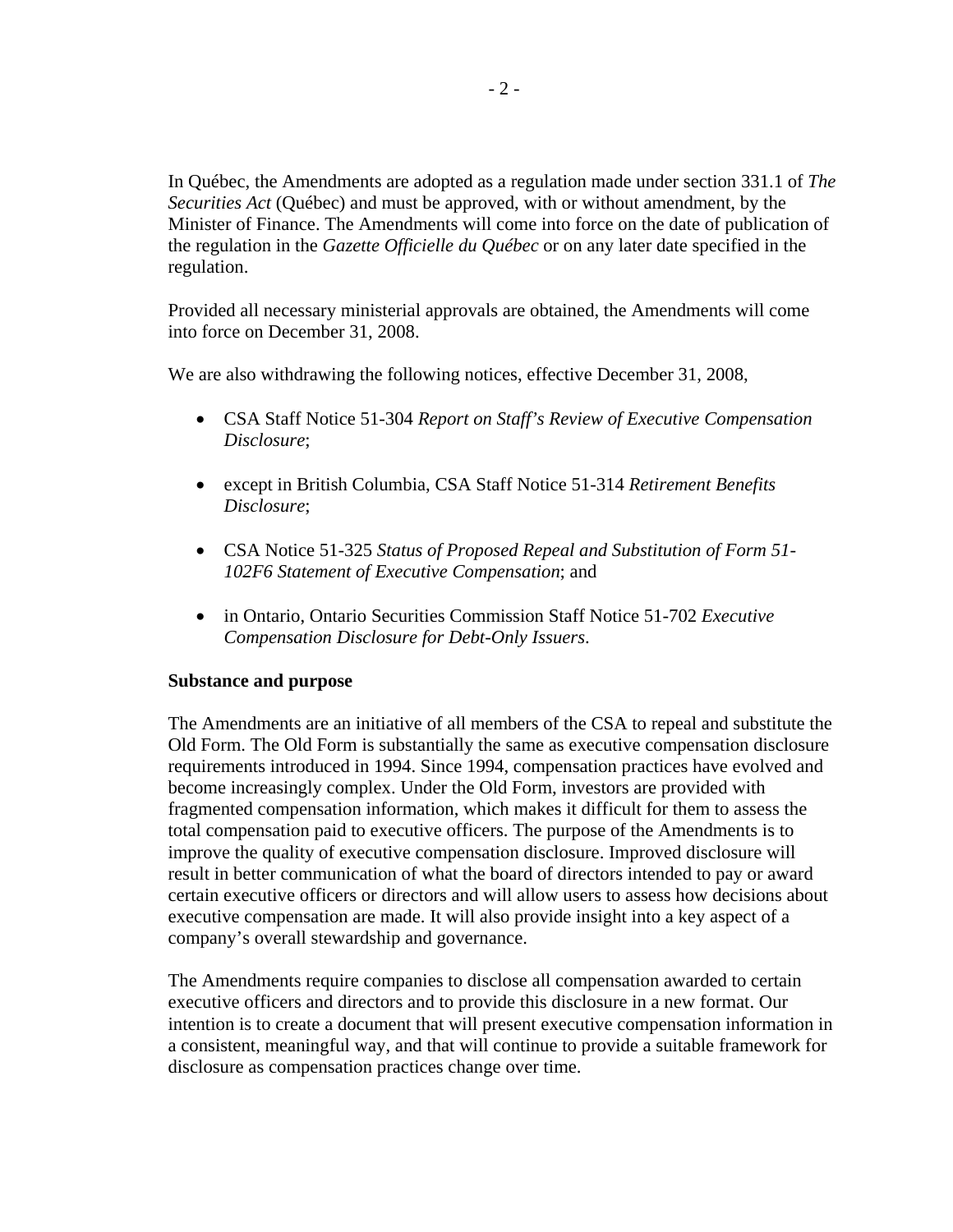#### **Summary of written comments**

On February 22, 2008, we published the Amendments for comment. The comment period ended on April 22, 2008. We received submissions from 20 commenters. We have considered the comments received and thank all the commenters. The names of the commenters are contained in Schedule 1 of Appendix A of this notice and a summary of their comments, together with our responses, are contained in Schedule 2 of Appendix A of this notice.

After considering the comments, we made some changes to the versions of the New Form (the 2008 Form) and the Consequential Amendments (with the 2008 Form, the 2008 Proposal) that were published for comment on February 22, 2008. We do not think these changes are material and are not republishing the Amendments for a further comment period. The notable changes are summarized in Appendix B of this notice.

### **Questions**

Please refer your questions to any of the people listed below:

Andrew Richardson Deputy Director, Corporate Finance British Columbia Securities Commission (604) 899-6730 (800) 373-6393 (toll free in B.C. and AB) [arichardson@bcsc.bc.ca](mailto:arichardson@bcsc.bc.ca)

Alison Dempsey Senior Legal Counsel, Corporate Finance British Columbia Securities Commission (604) 899-6638 (800) 373-6393 (toll free in B.C. and AB) [adempsey@bcsc.bc.ca](mailto:adempsey@bcsc.bc.ca)

Tom Graham Director, Corporate Finance Alberta Securities Commission (403) 297-5355 [tom.graham@seccom.ab.ca](mailto:tom.graham@seccom.ab.ca) 

Deepali Kapur Senior Accountant, Corporate Finance Ontario Securities Commission (416) 593-8256 [dkapur@osc.gov.on.ca](mailto:dkapur@osc.gov.on.ca) (on leave from November 2008 through October 2009)